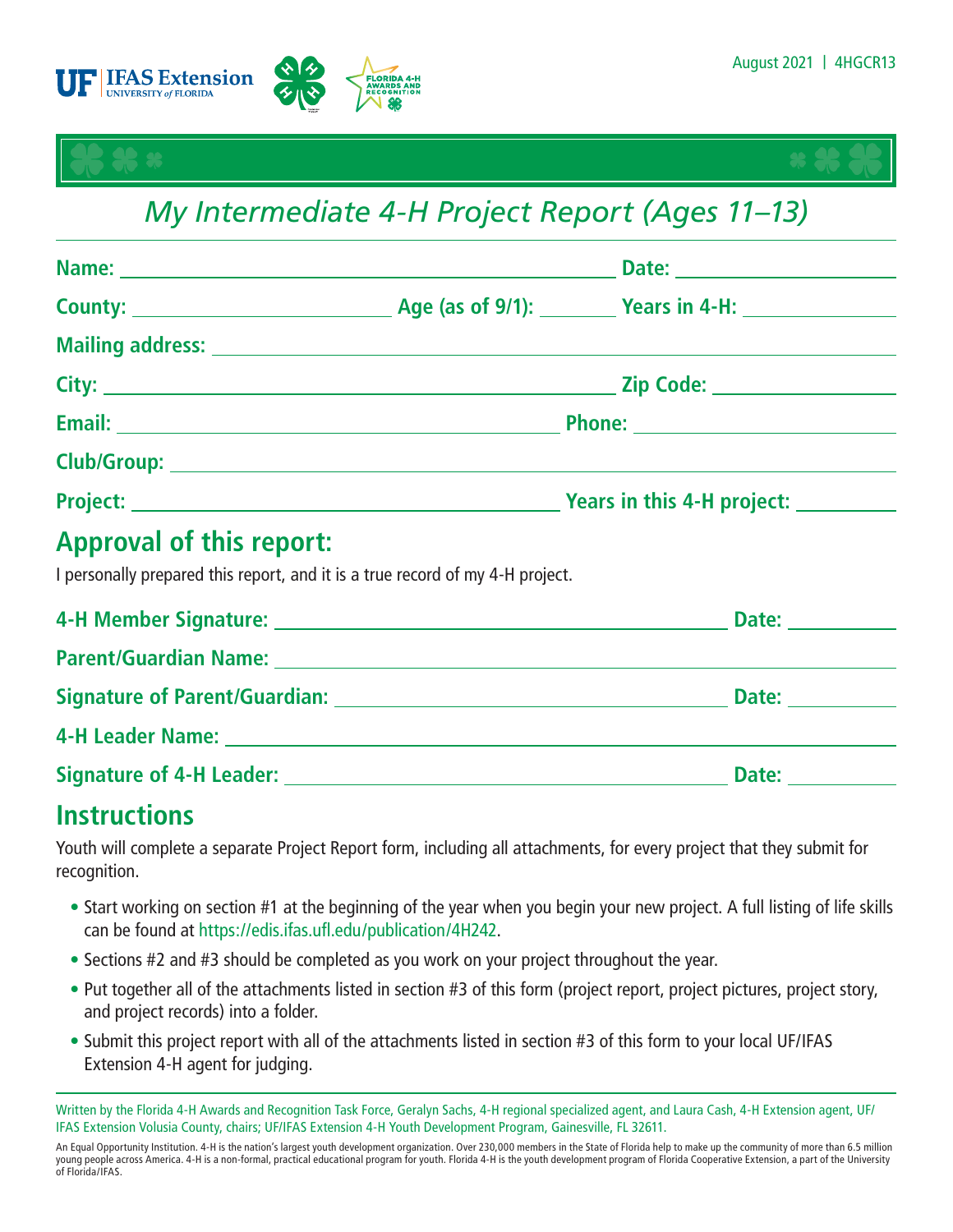|  | MY INTERMEDIATE 4-H PROJECT REPORT (AGES 11-13) |  |
|--|-------------------------------------------------|--|
|--|-------------------------------------------------|--|

## **Section 1: Project Plans and Goals**

#### **This is what I want to learn this year (choose one life skill goal and two project goals that are obtainable and relevant):**

Member Signature: Date:

 $\overline{a}$ 

 $\overline{a}$ 

 $\overline{a}$ 

#### **This is what my leader agreed to help me do:**

Leader's Signature: Date:

#### **This is what my parent(s)/guardian(s) agreed to help me do:**

| Parent/Guardian's Signature: | Date |  |
|------------------------------|------|--|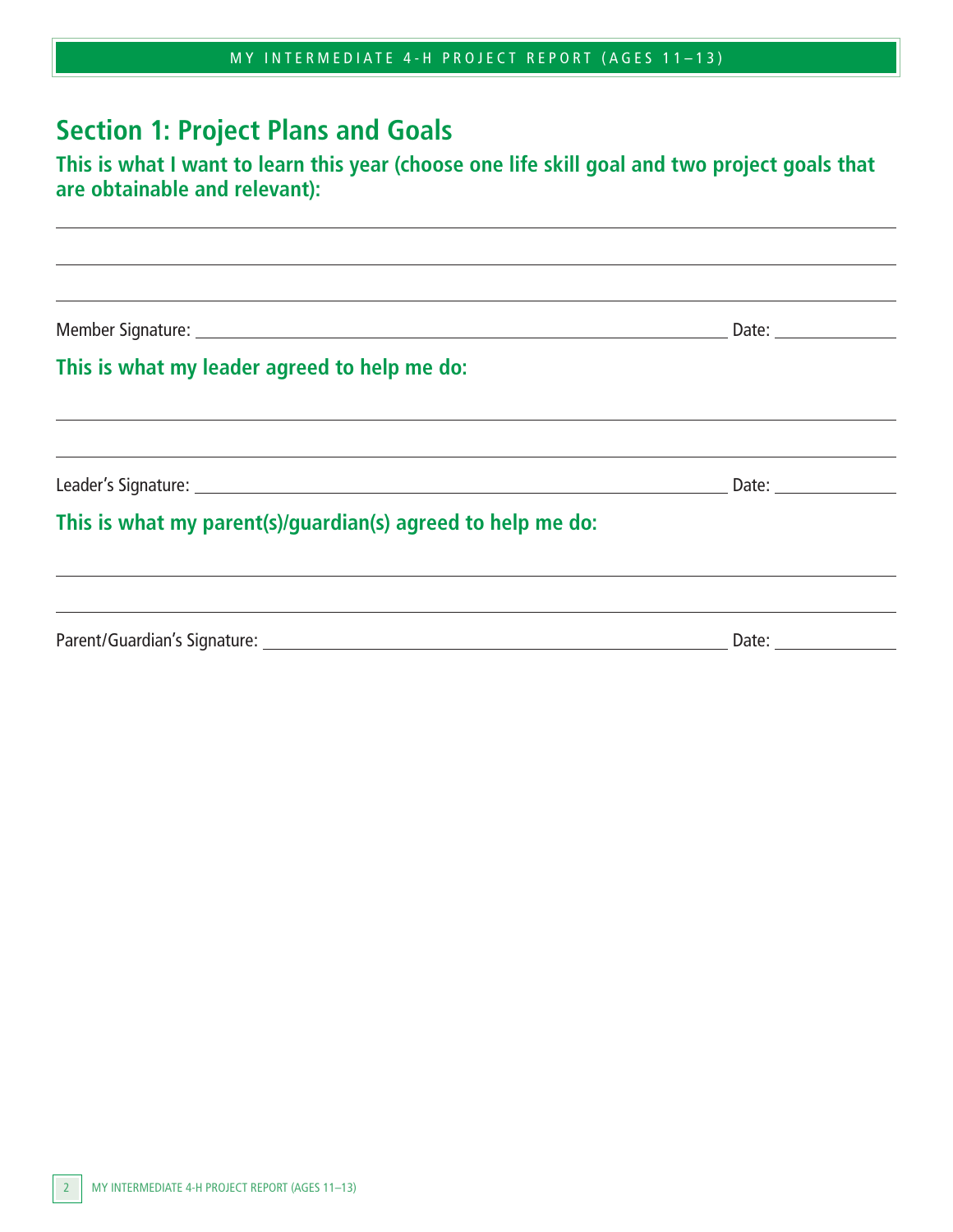# **Section 2: Project Activities (you may add pages)**

| Date(s) | Activities I Did Related to My Project This Year | <b>Time Spent</b> |
|---------|--------------------------------------------------|-------------------|
|         |                                                  |                   |
|         |                                                  |                   |
|         |                                                  |                   |
|         |                                                  |                   |
|         |                                                  |                   |
|         |                                                  |                   |
|         |                                                  |                   |
|         |                                                  |                   |
|         |                                                  |                   |
|         |                                                  |                   |
|         |                                                  |                   |
|         |                                                  |                   |

### **My citizenship and community service activities this 4-H year:**

| Date(s) | <b>Description of Activity</b> | <b>Your Role</b> |
|---------|--------------------------------|------------------|
|         |                                |                  |
|         |                                |                  |
|         |                                |                  |
|         |                                |                  |
|         |                                |                  |
|         |                                |                  |
|         |                                |                  |
|         |                                |                  |
|         |                                |                  |
|         |                                |                  |
|         |                                |                  |
|         |                                |                  |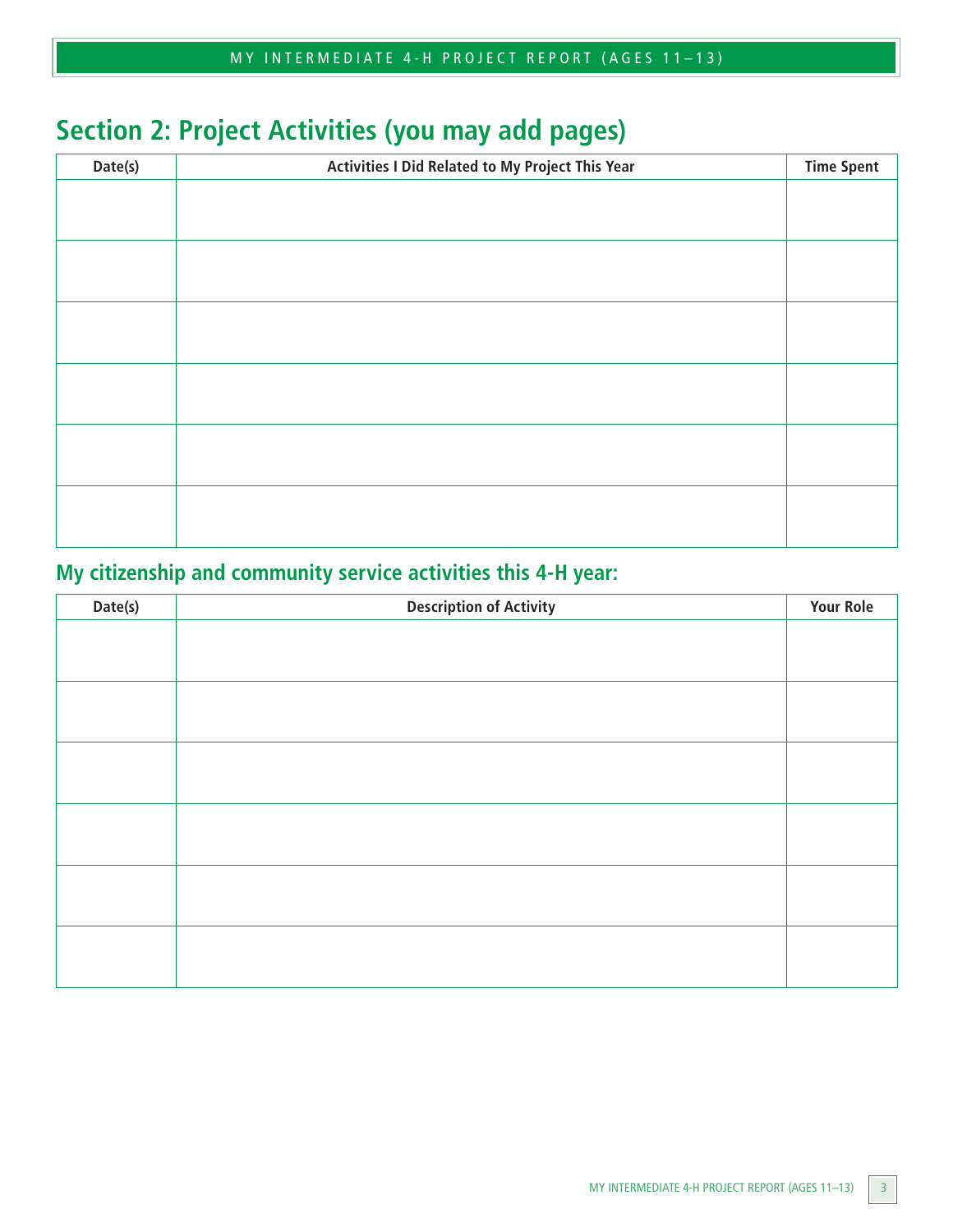### **My leadership activities this 4-H year:**

| Date(s)<br><b>Description of Activity</b><br><b>Your Role</b> |  |
|---------------------------------------------------------------|--|
|                                                               |  |
|                                                               |  |
|                                                               |  |
|                                                               |  |
|                                                               |  |
|                                                               |  |
|                                                               |  |
|                                                               |  |
|                                                               |  |
|                                                               |  |
|                                                               |  |
|                                                               |  |
|                                                               |  |
|                                                               |  |
|                                                               |  |

### **My presentations and exhibits this 4-H year:**

| Date(s) | <b>Description of Presentations and/or Exhibits</b><br>(include the location, event, audience, title, and award(s) received) |  |
|---------|------------------------------------------------------------------------------------------------------------------------------|--|
|         |                                                                                                                              |  |
|         |                                                                                                                              |  |
|         |                                                                                                                              |  |
|         |                                                                                                                              |  |
|         |                                                                                                                              |  |
|         |                                                                                                                              |  |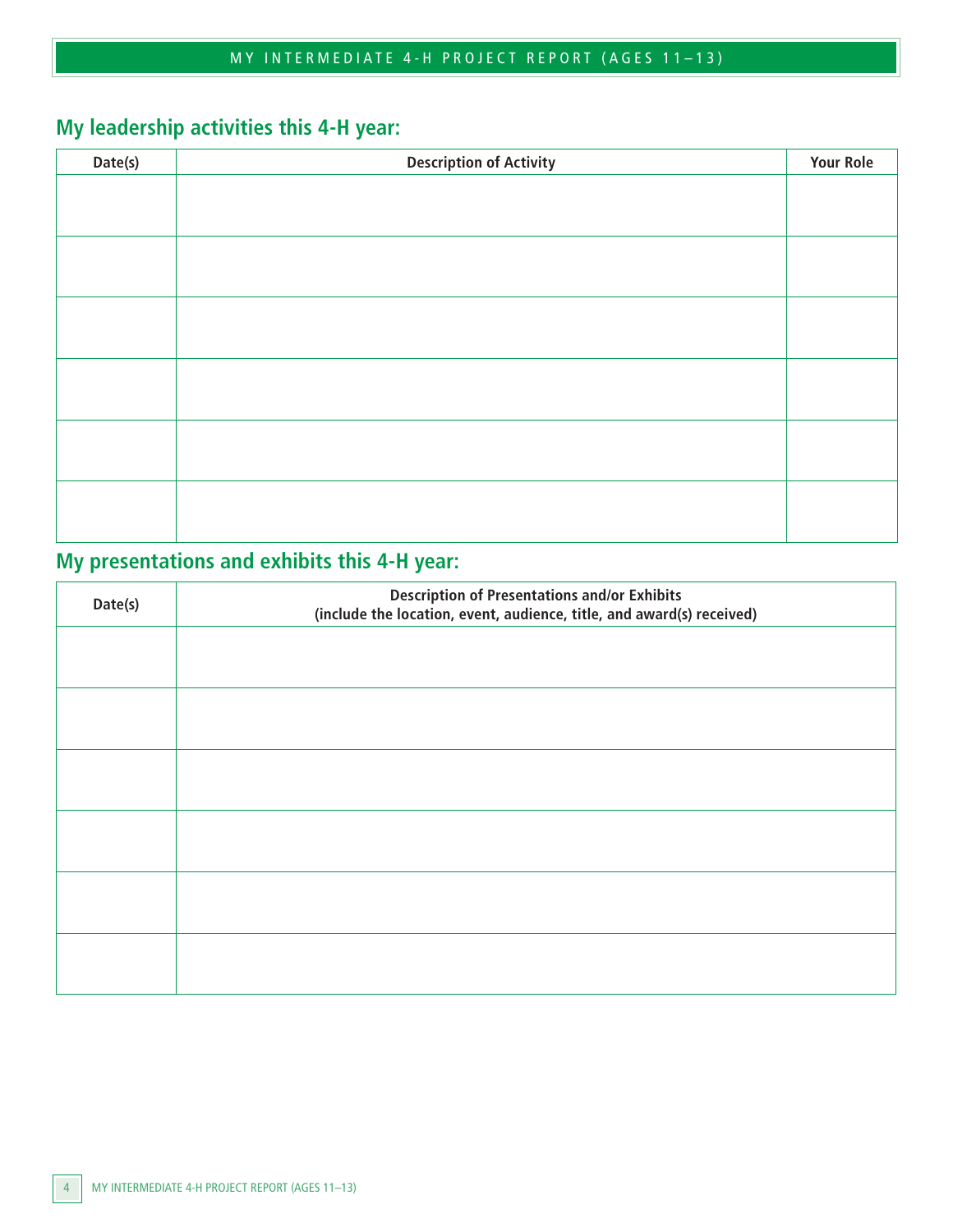## **Section 3: Project Attachments**

#### **Project Pictures**

Attach at least four photos (or you may provide drawings) of your project work throughout the year showing you and your project at the beginning and when completed. Your pictures should show various aspects of your project. Additional photos of your 4-H year may also be included to highlight experiences such as camp, community service, or other activities in which you participated.

Photographs should be  $3'' \times 5''$  or  $4'' \times 6''$ . Make sure that your photographs are attached neatly and securely. In the space below the picture write a caption. Each caption should include:

- Date
- Description of activity or event
- Skill learned

Photo Caption: <u>Date: **Date:** Date:</u> Date: **Date: Date: Date: Date: Date: Date: Date: Date: Date: Date: Date: Date: Date: Date: Date: Date: Date: Date: Date: Date: Date: Date: Da**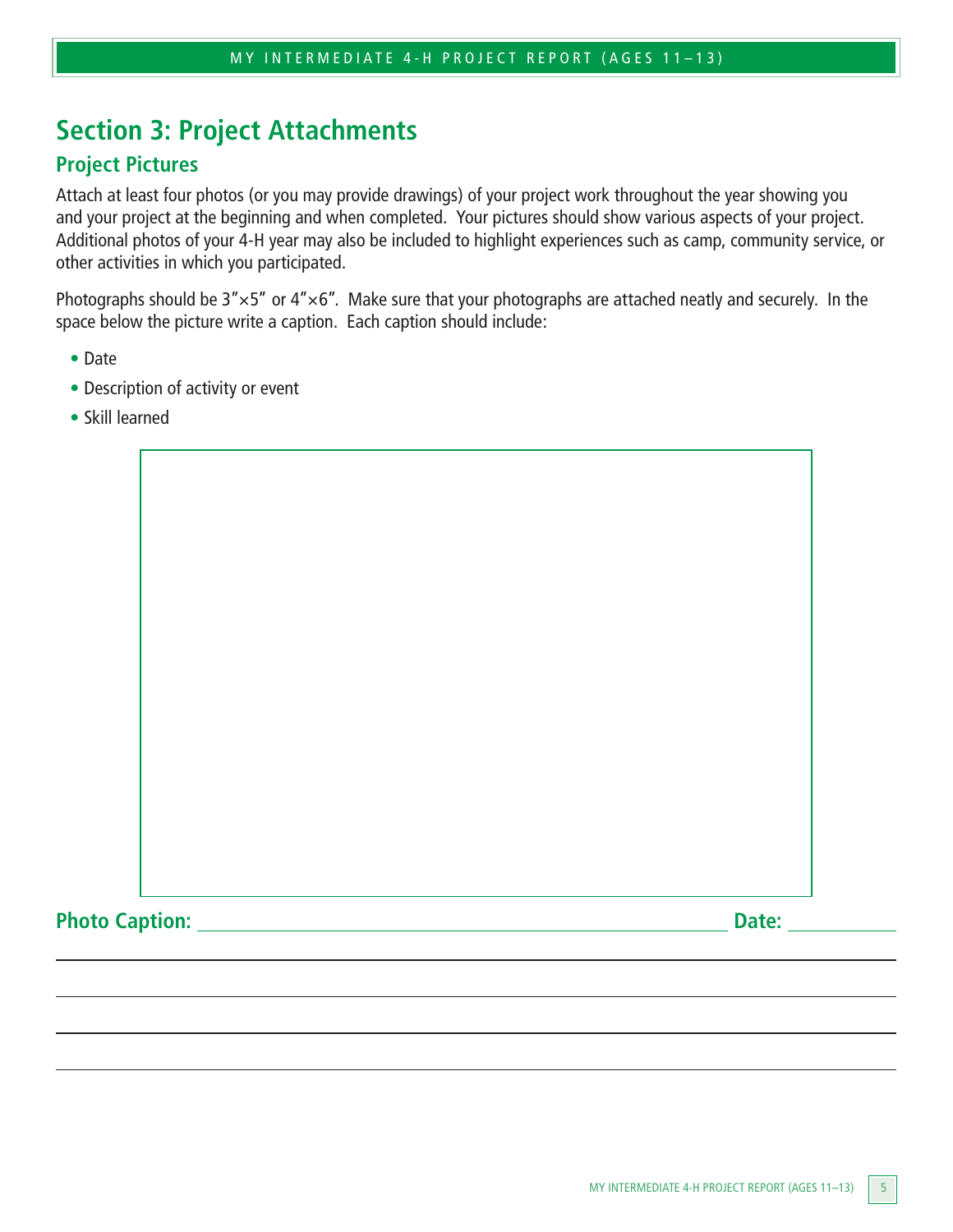**Photo Caption: Date:**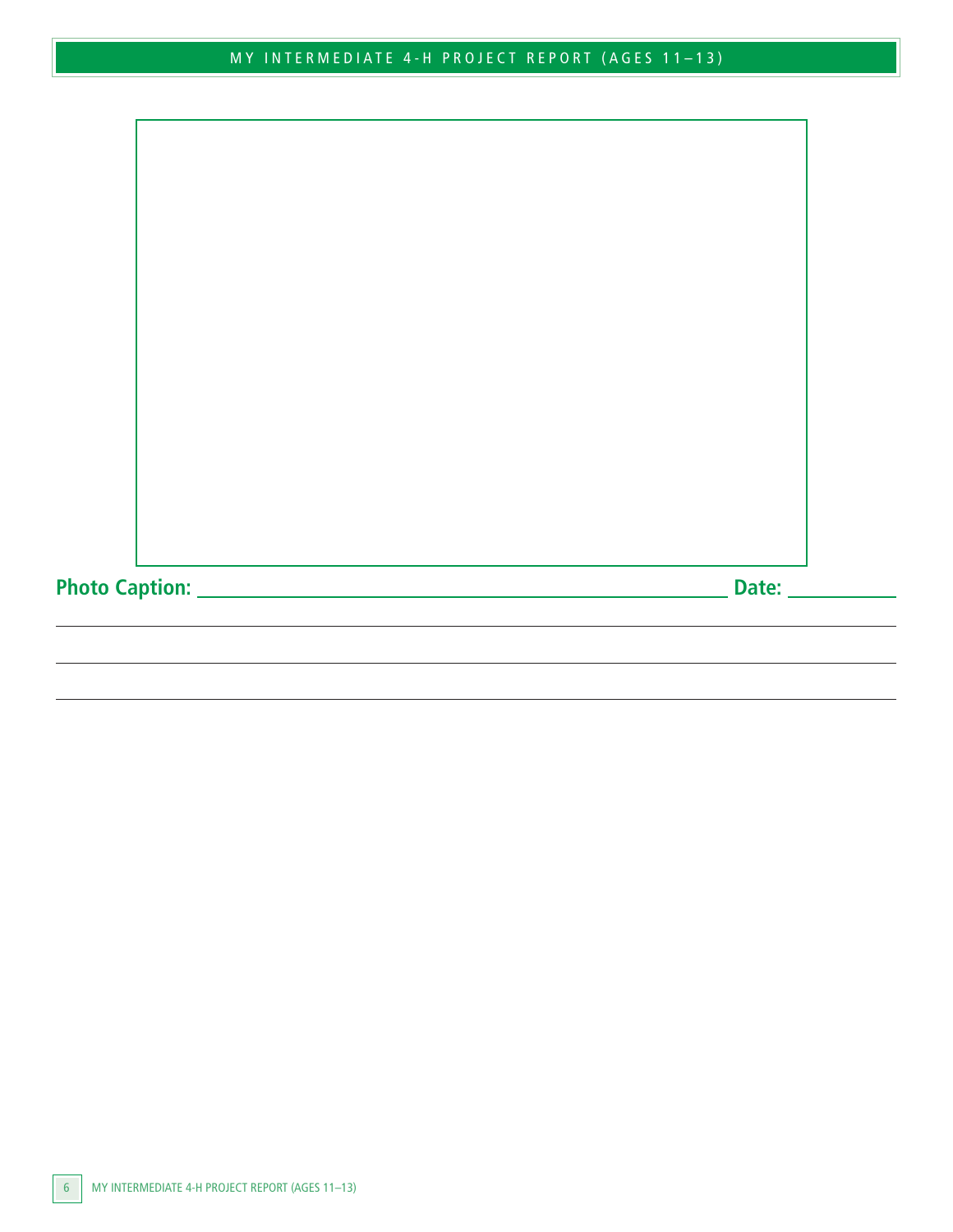**Photo Caption: Date:**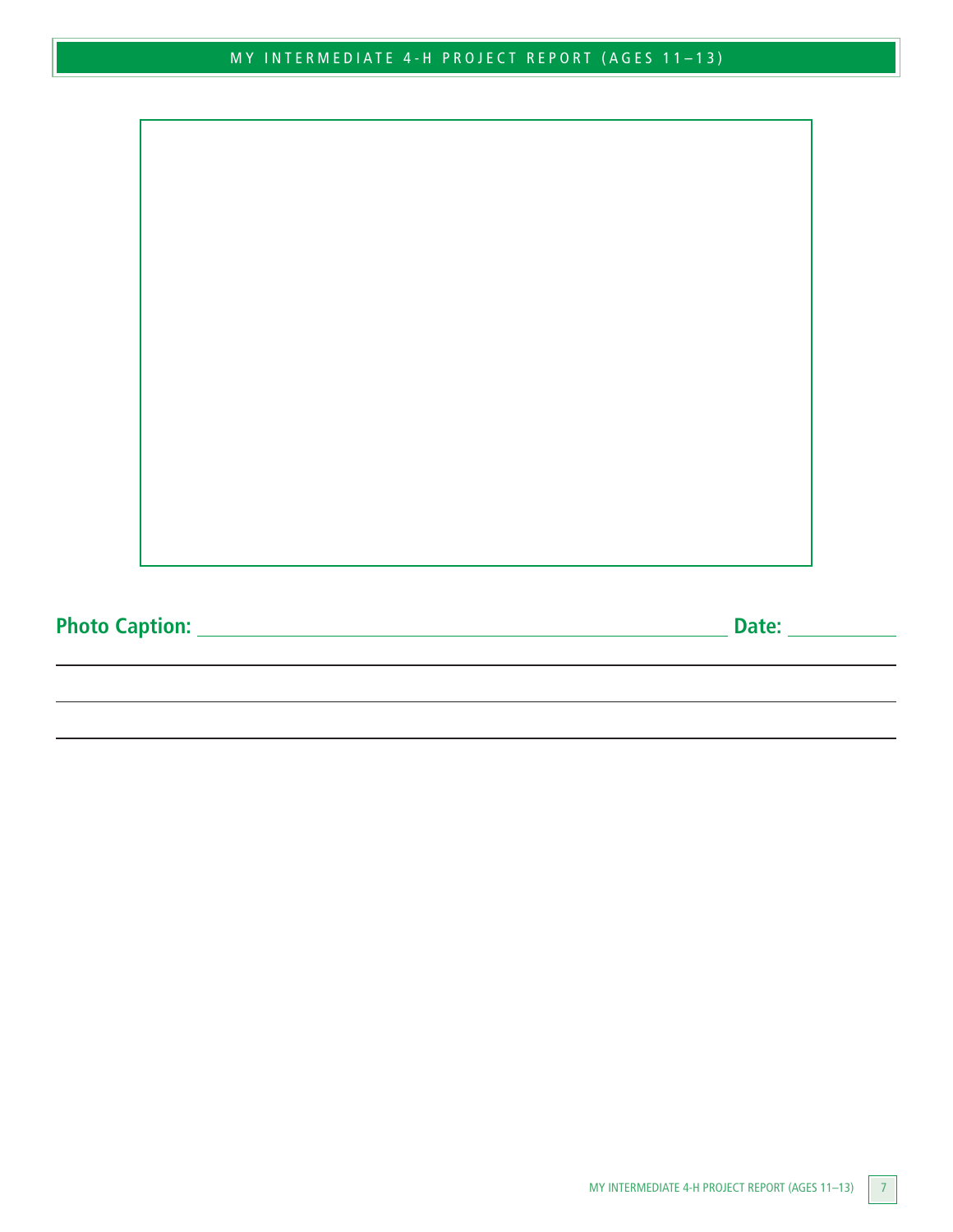**Photo Caption: Date:**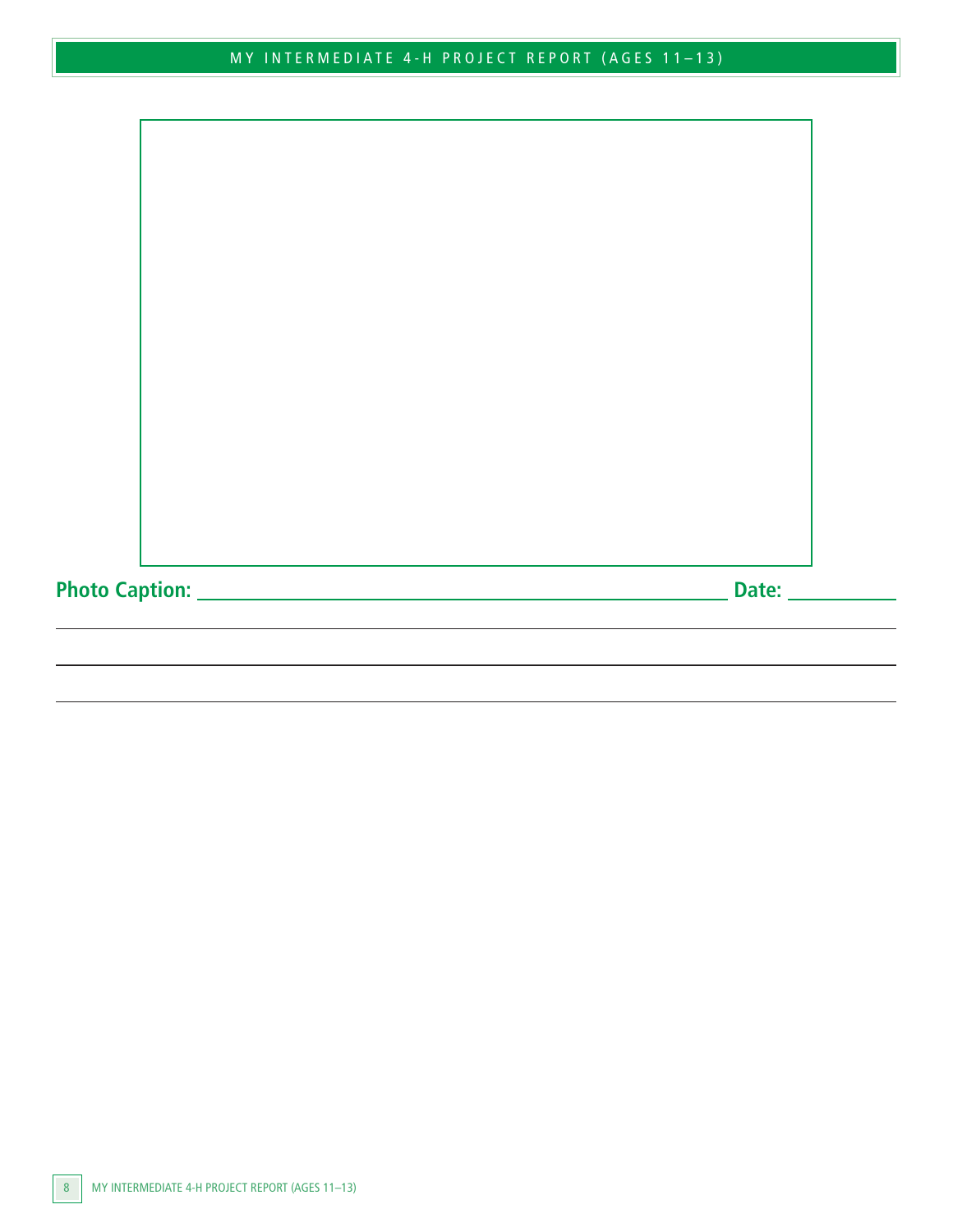## **Project Story**

Create a story of your project experiences. In your story, answer the following questions:

- **1. What new thing(s) did you learn about your project?**
- **2. What problems did you have and how did you overcome them?**
- **3. What were your accomplishments?**
- **4. How did your leader and other adults help you?**
- **5. What plans or goals do you have for next year?**
- **6. Write about any skills you learned that you can use in other areas of your life (life skills).**

On a separate page, neatly write or type (in 12-point, double-spaced font) your project story.

### **Project Book or Worksheets**

Attach your project or record book, worksheets, and any other educational materials completed during the learning experience as evidence of your project work.